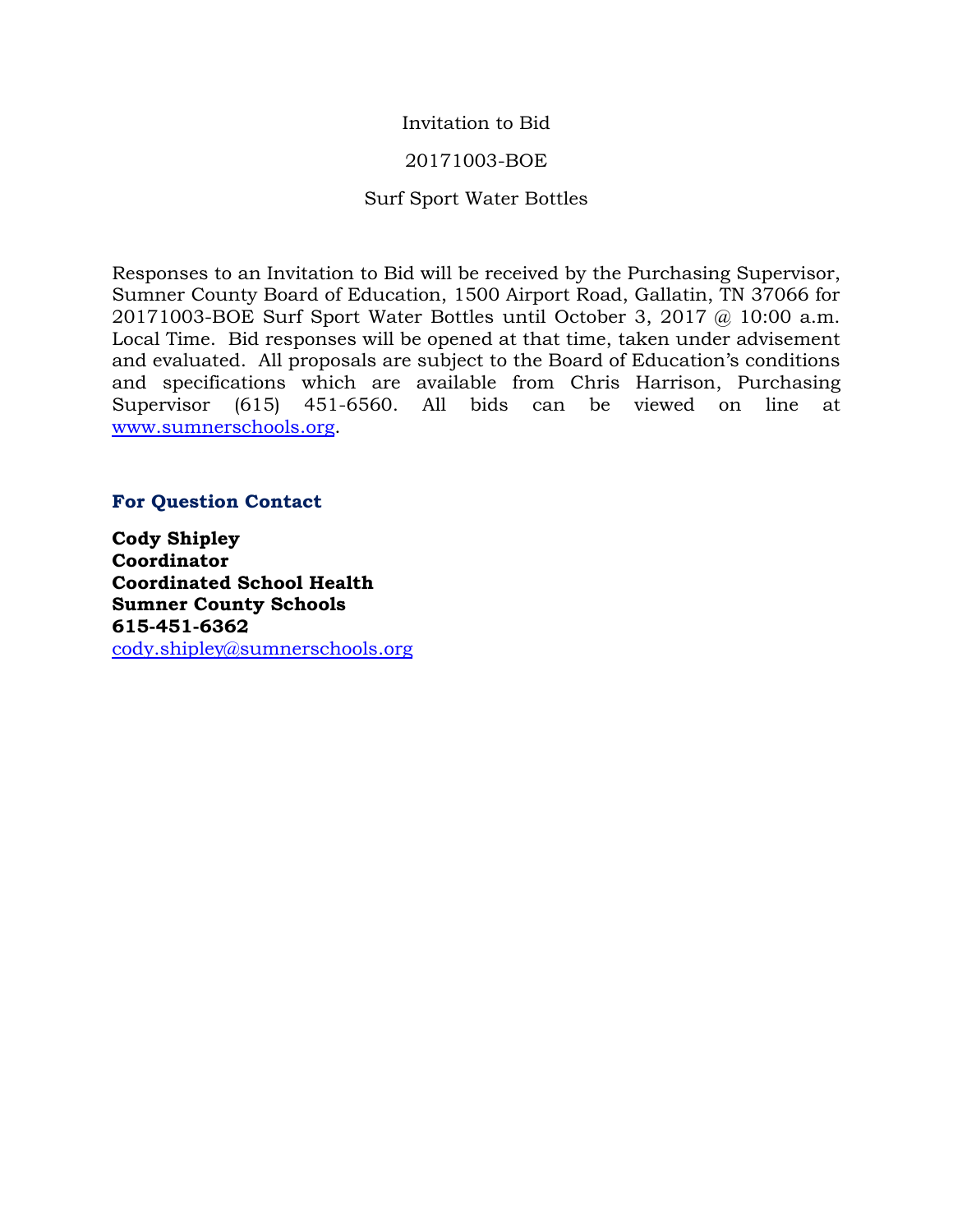## **SUMNER COUNTY BOARD OF EDUCATION REQUEST FOR QUOTATION 20171003-BOE Sports Surf Bottles Please Submit (3) three copies of this quotation**

The Sumner County Board of Education, herein known as "SCS", is soliciting RFQ 20171003-BOE for Sports Surf Bottles on behalf of the Sumner County Highway Department to purchase water bottles. The pricing is to Include Shipping & Handling. Sumner County Board of Education must approve Logo before production

Bid subject to the Standard Terms and Conditions provided. Bid must be received by:

Date/Time: October 3, 2017 @ 10:00 a.m. Local Time Address: Sumner County Board of Education Attn: Purchasing Supervisor 1500 Airport Road Gallatin, TN 37066

Surf Sport Bottle - 20 oz. Translucent ( Quanity 35,000)

- > Translucent Sport Bottle
- $\triangleright$  Clear with blue lid
- $\triangleright$  Frosted white push/pull opening
- > Imprint: 2-Side 1-Color Custom
- $\triangleright$  Bottle made with BPS-free PET Plastic #1
- $\geq$  (2) Logo's printed on each bottle
	- See Attached (for Logo's)
	- Set-up Charge \_\_\_\_\_\_\_\_\_\_\_\_\_\_\_
	- Bid Amount **Example 3**
	- Total \_\_\_\_\_\_\_\_\_\_\_\_\_\_\_
	- Bid Good Thru

By checking this box, Proposer agrees that SCS reserves the right to extend the terms, conditions, and prices of this contract to other Institutions (such as State, Local and/or Public Agencies) who express an interest in participating in any contract that results from this RFQ. Each of the piggyback Institutions will issue their own purchasing documents for the goods/services. Proposer agrees that SCS shall bear not responsibility or liability for any agreements between Proposer and the other Institution(s) who desire to exercise this option.

| (Street) | (City, state, zip) |
|----------|--------------------|
|          |                    |
|          |                    |
| Date:    |                    |

**BID NUMBER 20171003-BOE Surf Sport Water Bottles**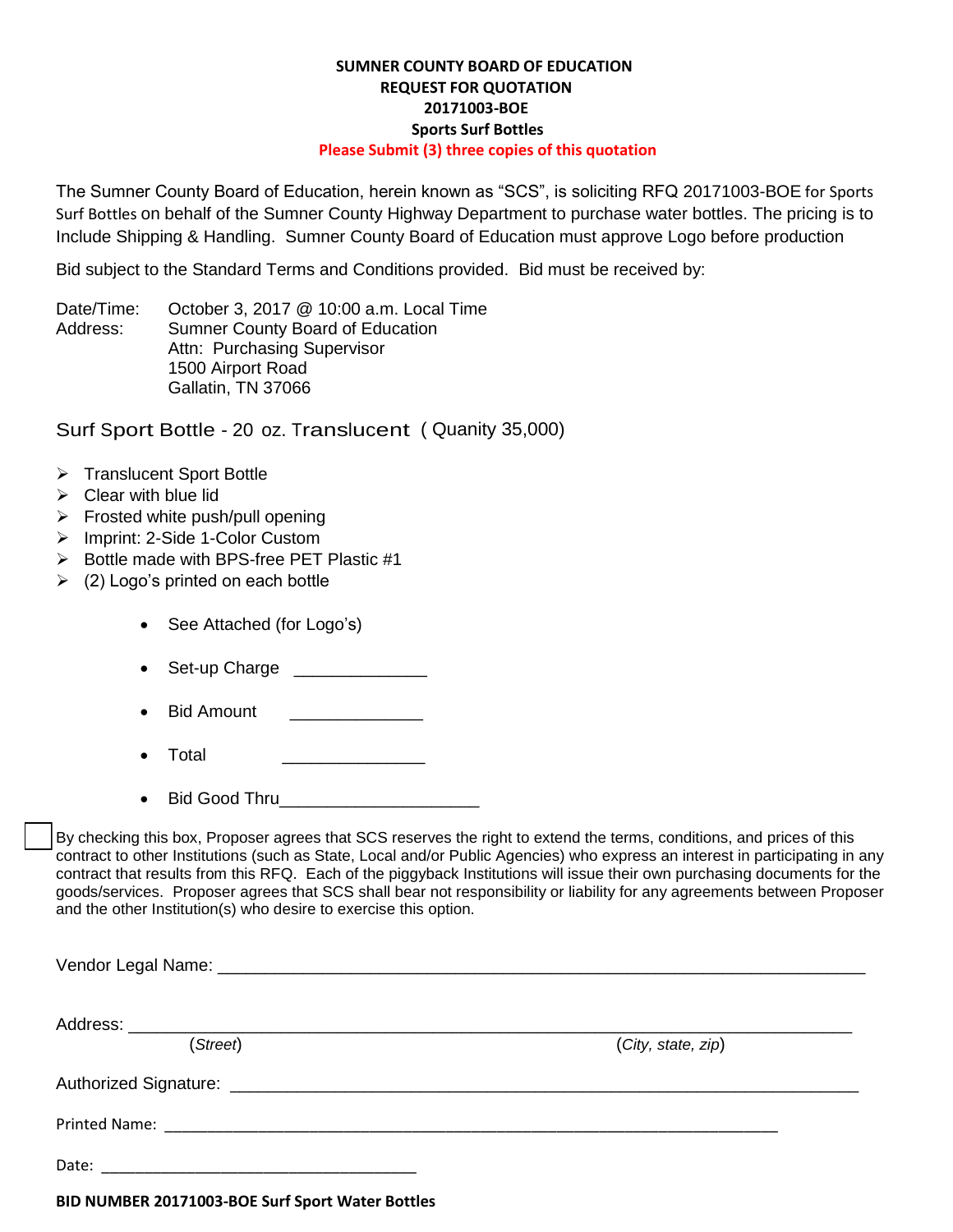|                                                                                                                                                                                                                                                                                                                                                                                                             | 1 Name (as shown on your income tax return). Name is required on this line; do not leave this line blank.                                                                                                                                                                                                                        |    |                                                                                                         |
|-------------------------------------------------------------------------------------------------------------------------------------------------------------------------------------------------------------------------------------------------------------------------------------------------------------------------------------------------------------------------------------------------------------|----------------------------------------------------------------------------------------------------------------------------------------------------------------------------------------------------------------------------------------------------------------------------------------------------------------------------------|----|---------------------------------------------------------------------------------------------------------|
| $\sim$<br>page                                                                                                                                                                                                                                                                                                                                                                                              | 2 Business name/disregarded entity name, if different from above                                                                                                                                                                                                                                                                 |    |                                                                                                         |
| 5                                                                                                                                                                                                                                                                                                                                                                                                           | 3 Check appropriate box for federal tax classification; check only one of the following seven boxes:<br>Individual/sole proprietor or<br>C Corporation<br>S Corporation<br>Partnership<br>Trust/estate<br>single-member LLC                                                                                                      |    | 4 Exemptions (codes apply only to<br>certain entities, not individuals; see<br>instructions on page 3): |
| Instructions<br>Print or type<br>Exempt payee code (if any)<br>Limited liability company. Enter the tax classification (C=C corporation, S=S corporation, P=partnership) ▶<br>Exemption from FATCA reporting<br>Note. For a single-member LLC that is disregarded, do not check LLC; check the appropriate box in the line above for<br>the tax classification of the single-member owner.<br>code (if any) |                                                                                                                                                                                                                                                                                                                                  |    |                                                                                                         |
|                                                                                                                                                                                                                                                                                                                                                                                                             |                                                                                                                                                                                                                                                                                                                                  |    |                                                                                                         |
| Specific                                                                                                                                                                                                                                                                                                                                                                                                    | 5 Address (number, street, and apt. or suite no.)                                                                                                                                                                                                                                                                                |    | Requester's name and address (optional)                                                                 |
| See                                                                                                                                                                                                                                                                                                                                                                                                         | 6 City, state, and ZIP code                                                                                                                                                                                                                                                                                                      |    |                                                                                                         |
|                                                                                                                                                                                                                                                                                                                                                                                                             | 7 List account number(s) here (optional)                                                                                                                                                                                                                                                                                         |    |                                                                                                         |
| Part I                                                                                                                                                                                                                                                                                                                                                                                                      | <b>Taxpayer Identification Number (TIN)</b>                                                                                                                                                                                                                                                                                      |    |                                                                                                         |
|                                                                                                                                                                                                                                                                                                                                                                                                             | Enter your TIN in the appropriate box. The TIN provided must match the name given on line 1 to avoid                                                                                                                                                                                                                             |    | Social security number                                                                                  |
|                                                                                                                                                                                                                                                                                                                                                                                                             | backup withholding. For individuals, this is generally your social security number (SSN). However, for a<br>resident alien, sole proprietor, or disregarded entity, see the Part I instructions on page 3. For other<br>entities, it is your employer identification number (EIN). If you do not have a number, see How to get a |    |                                                                                                         |
|                                                                                                                                                                                                                                                                                                                                                                                                             | TIN on page 3.                                                                                                                                                                                                                                                                                                                   | or |                                                                                                         |
|                                                                                                                                                                                                                                                                                                                                                                                                             | Note, If the account is in more than one name, see the instructions for line 1 and the chart on page 4 for                                                                                                                                                                                                                       |    | <b>Employer identification number</b>                                                                   |

**Certification** Part II

Under penalties of perjury, I certify that:

quidelines on whose number to enter.

- 1. The number shown on this form is my correct taxpayer identification number (or I am waiting for a number to be issued to me); and
- 2. I am not subject to backup withholding because: (a) I am exempt from backup withholding, or (b) I have not been notified by the Internal Revenue Service (IRS) that I am subject to backup withholding as a result of a failure to report all interest or dividends, or (c) the IRS has notified me that I am no longer subject to backup withholding; and

3. I am a U.S. citizen or other U.S. person (defined below); and

4. The FATCA code(s) entered on this form (if any) indicating that I am exempt from FATCA reporting is correct.

Certification instructions. You must cross out item 2 above if you have been notified by the IRS that you are currently subject to backup withholding because you have failed to report all interest and dividends on your tax return. For real estate transactions, item 2 does not apply. For mortgage interest paid, acquisition or abandonment of secured property, cancellation of debt, contributions to an individual retirement arrangement (IRA), and generally, payments other than interest and dividends, you are not required to sign the certification, but you must provide your correct TIN. See the instructions on page 3.

| Sign<br>Here | <b>Signature of</b>               |  |
|--------------|-----------------------------------|--|
|              | U.S. person $\blacktriangleright$ |  |

### **General Instructions**

Section references are to the Internal Revenue Code unless otherwise noted. Future developments. Information about developments affecting Form W-9 (such as legislation enacted after we release it) is at www.irs.gov/fw9.

#### **Purpose of Form**

An individual or entity (Form W-9 requester) who is required to file an information return with the IRS must obtain your correct taxpayer identification number (TIN) which may be your social security number (SSN), individual taxpayer identification number (ITIN), adoption taxpayer identification number (ATIN), or employer identification number (EIN), to report on an information return the amount paid to you, or other amount reportable on an information return. Examples of information returns include, but are not limited to, the following:

- · Form 1099-INT (interest earned or paid)
- . Form 1099-DIV (dividends, including those from stocks or mutual funds)
- · Form 1099-MISC (various types of income, prizes, awards, or gross proceeds)
- . Form 1099-B (stock or mutual fund sales and certain other transactions by brokers)
- · Form 1099-S (proceeds from real estate transactions)
- · Form 1099-K (merchant card and third party network transactions)

Date **P** 

- · Form 1098 (home mortgage interest), 1098-E (student loan interest), 1098-T (tuition)
- · Form 1099-C (canceled debt)
- . Form 1099-A (acquisition or abandonment of secured property)

Use Form W-9 only if you are a U.S. person (including a resident alien), to provide your correct TIN.

If you do not return Form W-9 to the requester with a TIN, you might be subject to backup withholding. See What is backup withholding? on page 2.

By signing the filled-out form, you:

1. Certify that the TIN you are giving is correct (or you are waiting for a number to be issued),

2. Certify that you are not subject to backup withholding, or

3. Claim exemption from backup withholding if you are a U.S. exempt payee. If applicable, you are also certifying that as a U.S. person, your allocable share of any partnership income from a U.S. trade or business is not subject to the withholding tax on foreign partners' share of effectively connected income, and

4. Certify that FATCA code(s) entered on this form (if any) indicating that you are exempt from the FATCA reporting, is correct. See What is FATCA reporting? on page 2 for further information.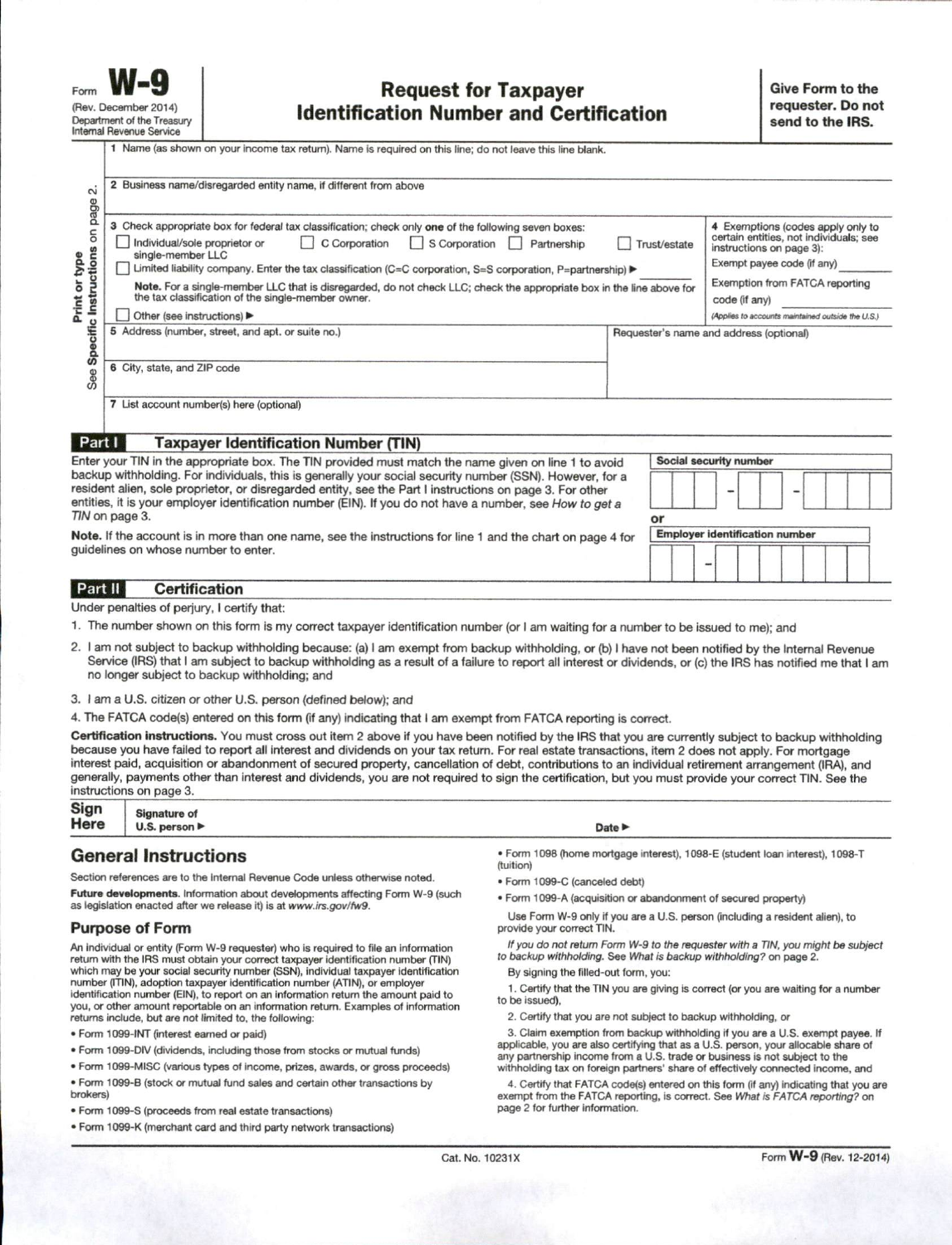# **NOTICE TO PROPOSERS**

There may be one or more amendments to this RFQ. In order to receive communication for any such amendments issued specifically to this RFQ, the proposer must provide the information requested below to the Sumner County Board of Education (SCS) Purchasing Department. The information may be sent by email to: Chris Harrison, Purchasing Supervisor, chris.harrison@sumnerschools.org. SCS will send amendments only to those proposers which complete and return this information in a timely manner.

| <b>RFQ Number:</b>      | 20171003-BOE: Sports Surf Bottles                        |
|-------------------------|----------------------------------------------------------|
| Company Name:           | <u> 1990 - Johann John Stein, mars eta biztanleria (</u> |
| <b>Mailing Address:</b> |                                                          |
|                         |                                                          |
|                         |                                                          |
| Phone Number:           |                                                          |
| Contact Person:         |                                                          |
| Email Address:          |                                                          |

Emailed amendments will be sent in a Microsoft Word (Office for Windows) or Portable Document Format (pdf) format. Any alterations to the document made by the proposer may be grounds for rejection of proposal, cancellation of any subsequent award or any other legal remedies available to SCS.

Amendments will also be posted on the SCS website **https://sumnerschools.org/index.php/current-bids-and-rfps** and attached to the solicitation listing as a PDF or WORD file. Check the particular solicitation on the Current Bids and RFPs webpage for any posted amendments.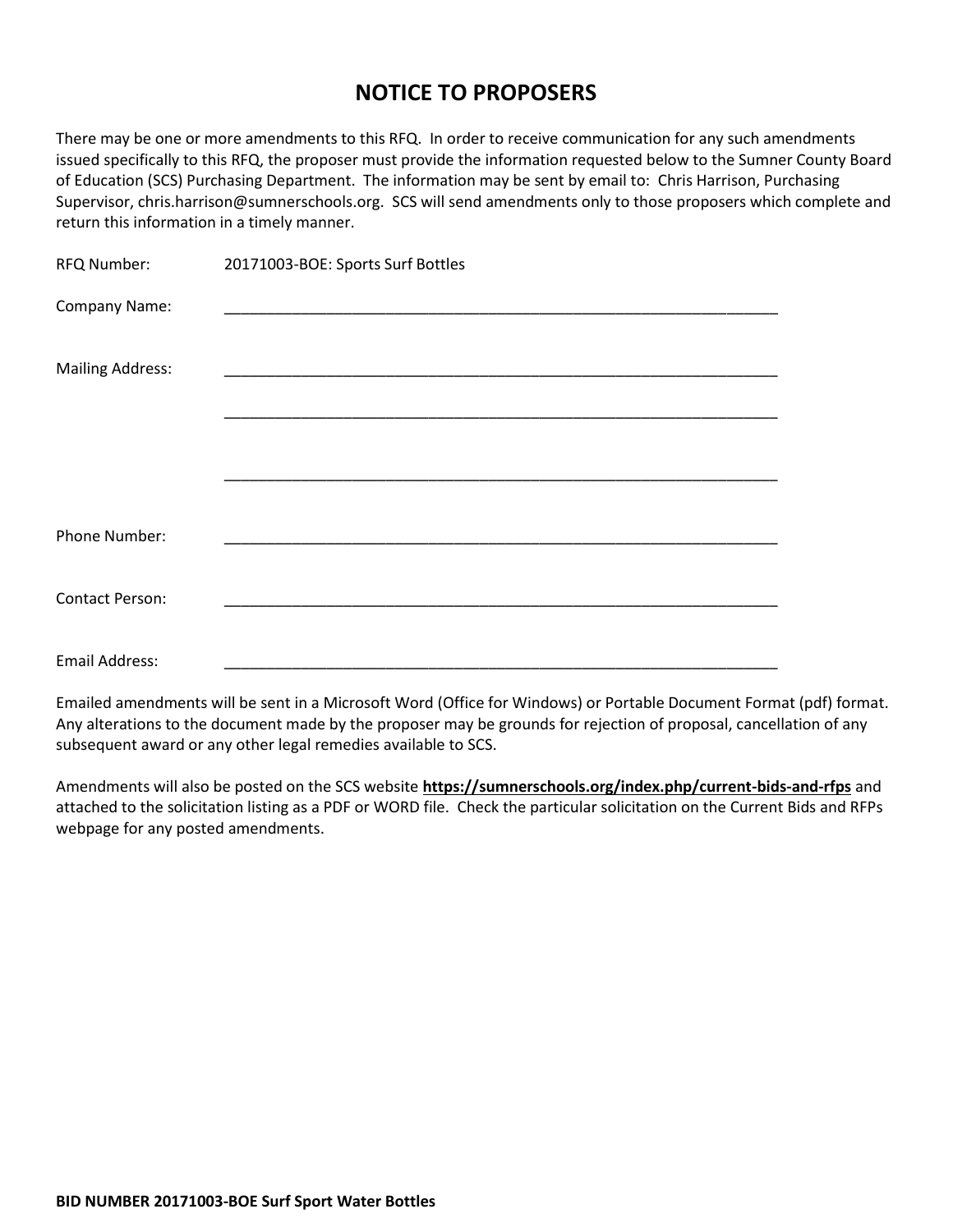## **STANDARD PURCHASING TERMS & CONDITIONS SUMNER COUNTY BOARD OF EDUCATION (SCS)**

### **1. PREPARATION AND SUBMISSION OF BID.**

- **a.** Failure to examine any drawings**,** specifications, or instructions will be at the bidder's risk. Any deviation from the stated terms, conditions and specifications must be coordinated with and approved in writing by the SCS Purchasing Supervisor.
- **b.** BID SUBMITTAL / SIGNATURE: Bid shall give the full name and business address of the bidder. If the bidder is a corporation, the name shall be stated as it is in the corporate charter. Bids must be signed in ink by the bidder's authorized agent. Unsigned bids will be rejected. Bids are to be sealed and the outside of the envelope is to reference the bid number. The person signing the bid must show his title, and if requested by the institution, must furnish satisfactory proof of his or her authority to bind his or her company in contract. Bidder understands that by submitting a bid with an authorized signature, it shall constitute an offer to the institution. Bids must be typewritten or in ink; otherwise they may not be considered. Purchase orders will be issued to the firm name appearing on the W9. Facsimile responses will not be considered.
- **c.** All bids that exceed \$25,000 must have the Company Name, License Number, Expiration Date thereof and License Classification of Contractor listed on the outside of the sealed envelope, as required by State of Tennessee Code Annotated 62-6-119.
- **d.** Bids are to be received in the location designated on the bid no later than the specified date and time. Late bids will NOT be opened or considered.
- **e.** No erasures permitted. Errors may be crossed out and corrections printed in ink or typewritten adjacent to error and must be initialed in ink by person signing bid.
- **f.** Specifications: Reference to available specifications shall be sufficient to make the terms of the specifications binding on the bidder. The use of the name of a manufacturer, or any special brand or make in describing an item does not restrict the bidder to that manufacturer or specific article, unless specifically stated. Comparable products of other manufacturers will be considered if proof of compatibility is contained in the bid. Bidders are required to notify SCSs RFQ Coordinator whenever specifications/procedures are not perceived to be fair and open. The articles on which the bids are submitted must be equal or superior to that specified. Informative and Descriptive Literature: The bidder must show brand or trade names of the articles bid, when applicable. It shall be the responsibility of the vendor, including vendors whose product is referenced, to furnish with the bid such specifications, catalog pages, brochures or other data as will provide an adequate basis for determining the quality and functional capabilities of the product offered. Failure to provide this data may be considered valid justification for rejection of bid.
- **g.** Samples: Samples of items when called for, must be furnished free of expense, and if not destroyed will, upon vendor's request within ten (10) days of bid opening, be returned at the bidder's expense. Each sample must be labeled with the bidder's name, manufacturer's brand name and number, bid number and item reference.
- **h.** Time of Performance: The number of calendar days in which delivery is to be made after receipt of order shall be stated in the bid and may be a factor in making an award, price notwithstanding. If no delivery time is stated in the bid, bidder agrees that delivery is to be made within two weeks (10 business days) of order.
- **i.** Transportation and delivery charges should be included in the price and be fully prepaid by the vendor to the destination specified in the bid. Bid prices shall include delivery of all items F.O.B. destination.
- **j.** New materials and supplies must be delivered unless otherwise specifically stated in the bid.
- **k.** Alternate/multiple bids will not be considered unless specifically called for in the bid.
- **l.** Only bids submitted on bid forms furnished by the Institution will be considered.
- **m.** By signing this bid where indicated, the bidder agrees to strictly abide by all local, state and federal statutes and regulations. The bidder further certifies that this bid is made without collusion or fraud.
- **n.** Failure to Bid/Error in Bid. In case of error in the extension of prices in the bid, the unit price will govern. Late bids will NOT be opened or considered. Bidders are cautioned to verify their bids before submission, as amendments received after the bid deadline will not be considered. No bid shall be altered, amended or withdrawn after opening. After bid opening, a bidder may withdraw a bid only when there is obvious clerical error such as a misplaced decimal point, or when enforcement of the bid would impose unconscionable hardship due to an error in the bid resulting in a quotation substantially below the other bids received. Bid withdrawals will be considered only upon written request of the bidder.
- **2. OPEN RECORDS.** In order to comply with the provisions of the Tennessee Open Records Act, all bids will be publicly opened and are subject to public inspection after the award upon written request. Bidders may be present at bid opening. Summary information will be posted the SCS website, www.sumnerschools.org under the Invitation to Bid link.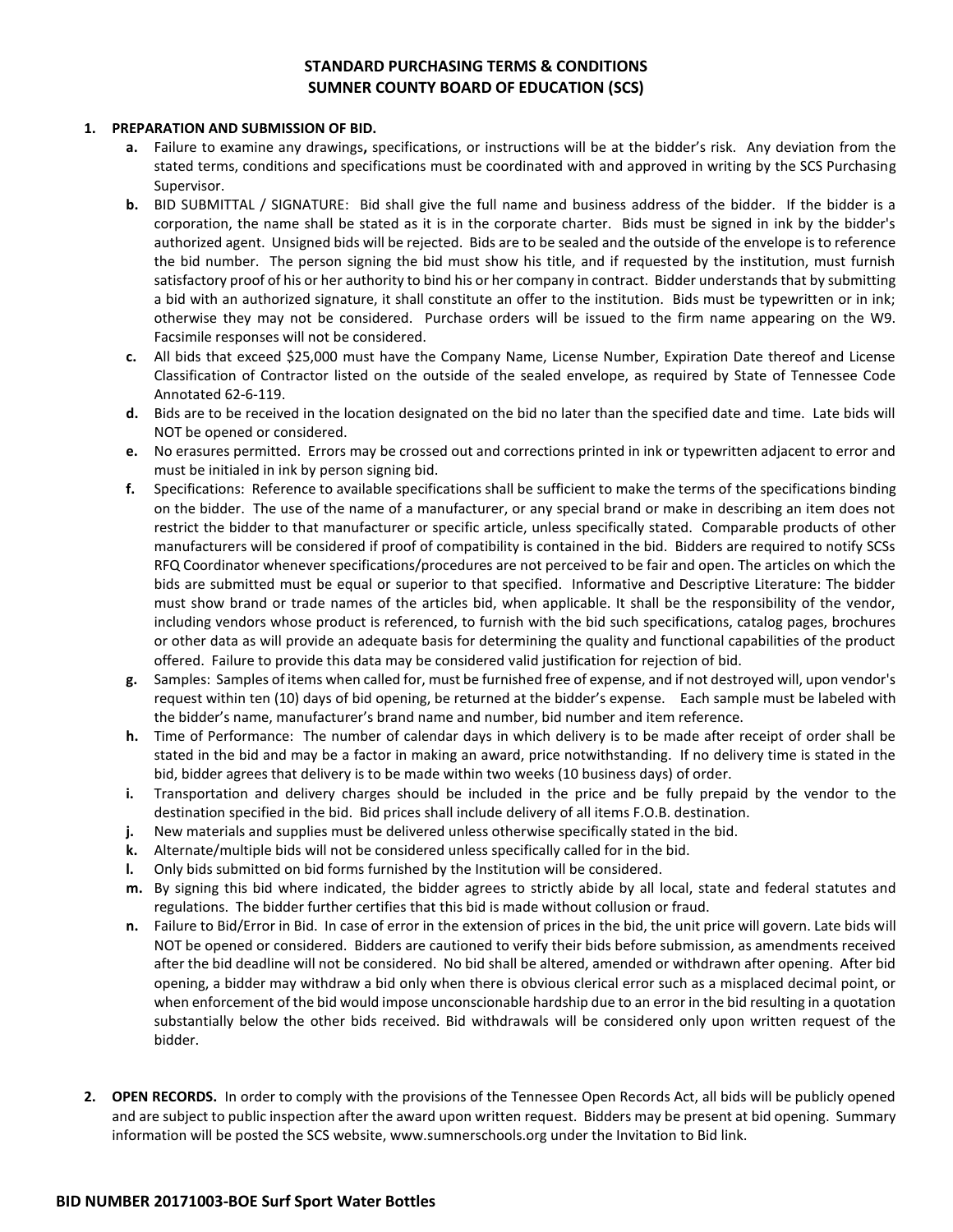- **3. ACCEPTANCE AND AWARD.** SCS reserves the right to reject any and all bids and to waive any informality in bids and, unless otherwise specified by the bidder to accept any item in the bid. Action to reject all bids shall be taken for unreasonably high prices, errors in the bid documents, cessation of need, unavailability of funds, or any other reason approved by SCS.
	- **a.** Contracts and purchases will be made with the lowest, responsive, responsible, qualified bidder. The quality of the articles to be supplied, their conformity with the specifications, their suitability to the requirements of the Institution, cash discount offered and the delivery terms will be taken into consideration.
	- **b.** SCS reserves the right to order up to 10% more or less than the quantity listed in the bid.
	- **c.** Prices quoted in the response (if any) are to be considered firm and binding until the terms and conditions of the RFQ are in the possession of SCS.
	- **d.** If a bidder fails to state a time within which a bid must be accepted, it is understood and agreed that the Institution shall have ninety (90) days to accept.
	- **e.** No purchase or contract is authorized or valid until the issuance of a SCS purchase order in accordance with SCS policy. No SCS employee is authorized to purchase equipment, supplies or services prior to the issuance of such a purchase order.
	- **f.** If the appropriate space is marked on the bid, other Institutions (such as State, Local and/or Public Agencies) may purchase off the contract during the same period as SCS.
	- **g.** The awarded bidder will be required to post a performance and payment bond in the amount of 25% of the contract price if it exceeds \$100,000 as stated by State of Tennessee Code Annotated 12-4-201.
	- **h.** If the project cost is in excess of \$25,000 a performance bond must be secured by the requesting part in an amount equal to the market improvement value.
- **4. PAYMENT**. Partial payments will not be approved unless justification for such payment can be shown. Terms will be net 30 days. Payment will not be made until all the conditions of the RFP/RFQ are inspected and approved as meeting all specifications by persons appointed by SCS.
- **5. DEFAULT OF SELECTED VENDOR.** In case of vendor default, SCS may procure the articles or services from other sources and hold the defaulting vendor responsible for any resulting cost. If the awarded vendor violates any terms of their response, the contract, SCS policy or any law, they may be disqualified from bidding for a period of two years for minor violations or longer for major violations. Bids from disqualified bidders will not be accepted during the period of disqualification.
- **6. INSPECTION OF PURCHASES.** Articles received which are not equivalent will not be accepted and will be picked up by the vendor or returned to vendor, shipping charges collect. SCS shall have a reasonable period in which to inspect and accept or reject materials without liability. If necessity requires SCS to use nonconforming materials, an appropriate reduction in payment may be made.
- **7. TAXES.** SCS is tax exempt; do not include taxes in quotation. Vendors making improvements or additions to, or performing repair work on real property for SCS are liable for any applicable sales or use tax on tangible personal property used in connection with the contract or furnished to vendors by the state for use under the contract.
- **8. NONDISCRIMINATION.** SCS is an equal opportunity employer. SCS and bidder agree to comply with Titles VI and VII of the Civil Rights Act of 1964, Title IX of the Education Amendments of 1972, Section 504 of the Rehabilitation Act of 1973, Executive Order 11,246, the Americans with Disabilities Act of 1990 and the related regulations to each. Each party assures that it will not discriminate against any individual including, but not limited to employees or applicants for employment and/or students, because of race, religion, creed, color, sex, age, disability, veteran status or national origin. In the event that any claims should arise with regards to violations of any such local, state or federal law, statues, rule or regulations, the vendor will indemnify and hold SCS harmless for any damages, including court costs or attorney fees, which might be incurred.